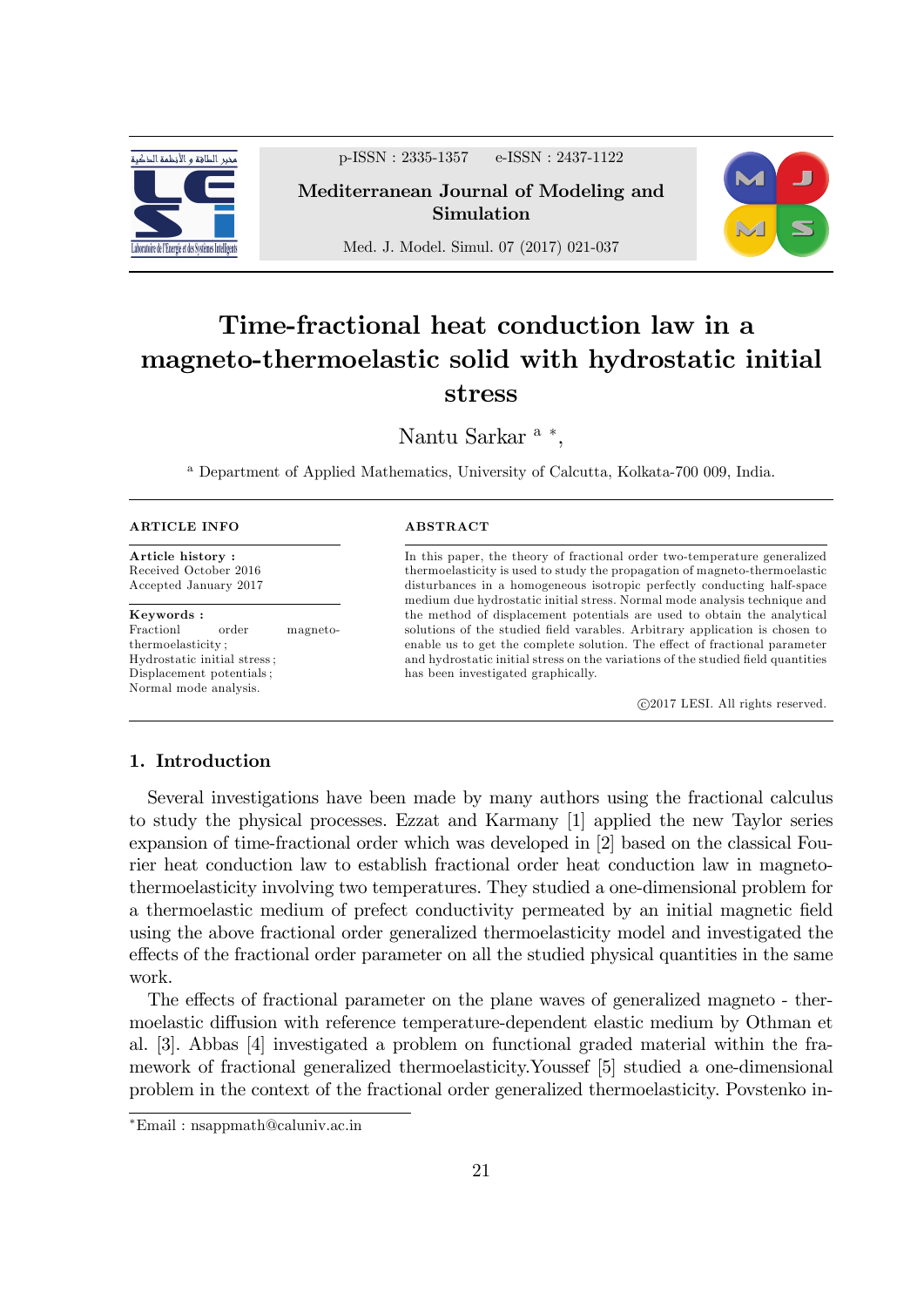troduced a new fractional heat conduction equation and studied associated thermal stress in  $[6]$ . Povstenko  $[7]$  also investigated the fractional radial diffusion in an infinite medium with cylindrical cavity. Bachher et al. [8, 9] studied some one-dimensional thermoelastic problems for inÖnite porous material with heat sources in the context of the fractional order generalized thermoelasticity theorey.

In the present work, the theory of fractional order two-temperature generalized thermoelasticity is applied to study the propagation of magneto-thermoelastic disturbances in a homogeneous isotropic perfectly conducting half-space medium due hydrostatic initial stress. Normal mode analysis [10-12] technique and the method of displacement potentials [3] are used to obtain the analytical solutions of the studied field varables. Arbitrary application is chosen to enable us to get the complete solution. The effect of fractional parameter and hydrostatic initial stress on the variations of the studied Öeld quantities has been investigated graphically.

#### 2. Formulation of the problem

We shall consider a homogeneous isotropic perfectly conducting thermoelastic semiinfinite medium  $(x > 0)$  with hydrostatic initial stress in two-dimensional space under constant primary magnetic field  $\vec{H}_0 = (0, 0, H_0)$  acts parallel to the boundary plane (taken as the direction of the z-axis). This produces an induced magnetic field  $\vec{h} = (0, 0, h_0)$ and induced electric field  $\vec{E} = (E_1, E_2, 0)$  which satisfy the linearized equations of electromagnetism and are valid for slowly moving media : [3] :

$$
\vec{J} = \vec{\nabla} \times \vec{h} - \varepsilon_0 \dot{\vec{E}} \tag{1}
$$

$$
\vec{\nabla} \times \vec{E} = -\mu_0 \dot{\vec{h}} \tag{2}
$$

$$
\vec{E} = -\mu_0 \left( \dot{\vec{u}} \times \vec{H} \right) \tag{3}
$$

$$
\vec{\nabla} \cdot \vec{h} = 0, \ \vec{\nabla} \cdot \vec{E} = 0 \tag{4}
$$

where  $\vec{H} = \vec{H}_0 + \vec{h}$ , is the total magnetic field vector,  $\vec{J}$  is the electric current density,  $\varepsilon_0$  is the electric permeability and  $\mu_0$  is the magnetic permeability.

The above equations are supplemented by the governing equations of linear, homogenous and isotropic fractional order generalized magneto-thermoelasticity with hydrostatic initial stress (Lord and Shulman [13], Montanaro [14], Youssef [15], and Ezzat and Karamany  $[1]$  as follows :

$$
\sigma_{ij} = -p(\delta_{ij} + \omega_{ij}) + 2\mu e_{ij} + (\lambda e_{kk} - \gamma \theta) \delta_{ij}
$$
\n
$$
\tag{5}
$$

$$
e_{ij} = \frac{1}{2} \left( u_{i,j} + u_{j,i} \right) \tag{6}
$$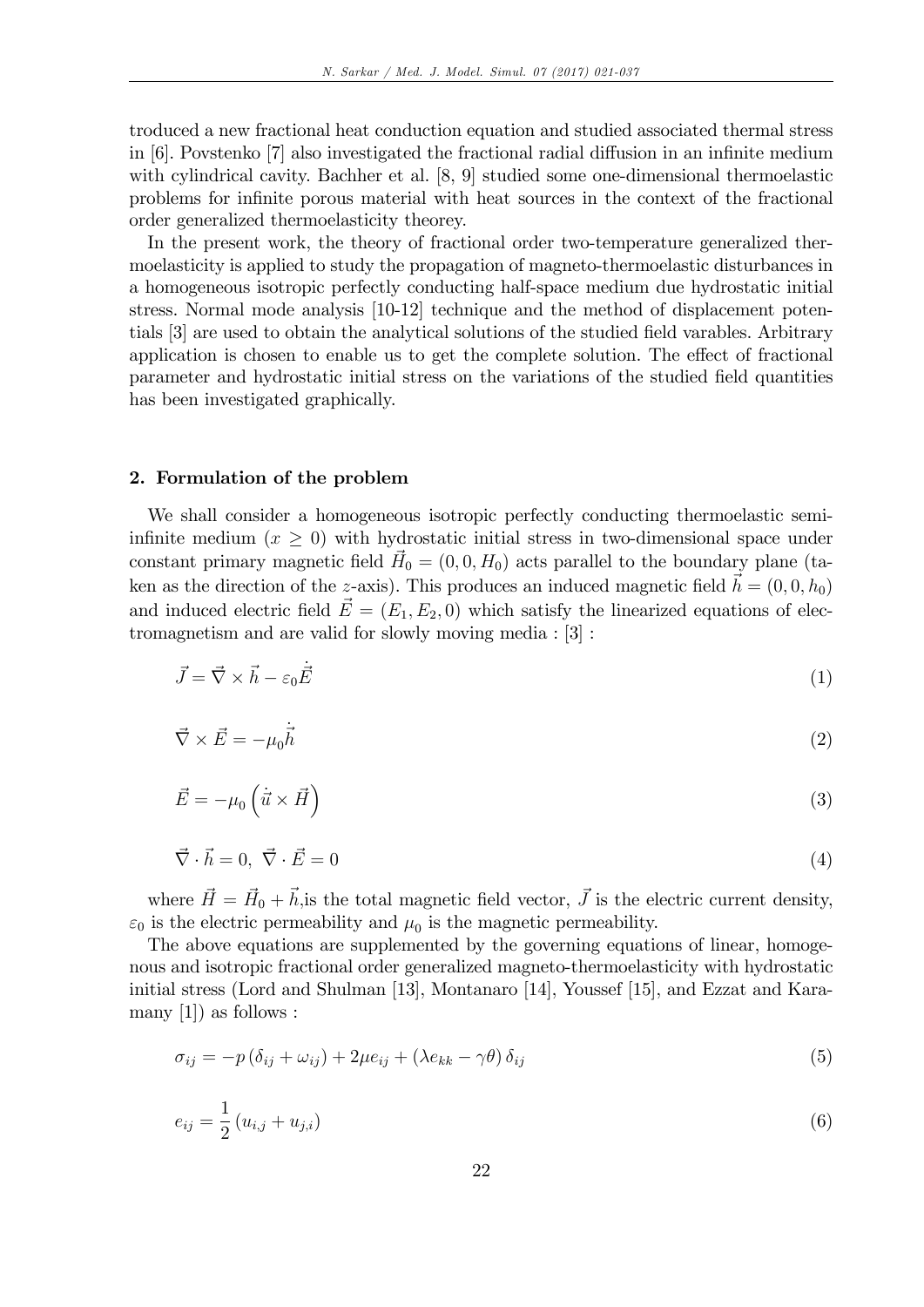$$
\omega_{ij} = \frac{1}{2} \left( u_{j,i} - u_{i,j} \right) \tag{7}
$$

$$
\sigma_{ij,j} + \mu_0 \left( \vec{J} \times \vec{H} \right)_i = \rho \ddot{u}_i \tag{8}
$$

$$
k\nabla^2 \theta = \frac{\partial}{\partial t} \left( 1 + \frac{\tau_0^{\alpha}}{\alpha!} \frac{\partial^{\alpha}}{\partial t^{\alpha}} \right) \left( \rho C_E \theta + \gamma T_0 e \right), \ 0 < \alpha \le 1 \tag{9}
$$

where  $\sigma_{ij}$  are the components of the stress tensor,  $e_{ij}$  are the components of strain tensor,  $u_i$  are the components of the displacement vector  $\vec{u}$ ,  $\lambda$ ,  $\mu$  are the counterparts of Lame's constants,  $\gamma = (3\lambda + 2\mu)\alpha_T$  is a material constant characteristic of the theory,  $\alpha_T$  is the coefficient of linear thermal expansion,  $\delta_{ij}$  is Kronecker delta, p is the initial pressure,  $\omega_{ij}$  are the components of the small rotation tensor,  $\rho$  is the mass density,  $k(> 0)$ is the thermal conductivity,  $C_E$  is the specific heat at constant strain,  $\theta = T - T_0$  is small temperature increment,  $T$  is the temperature increase of the medium over the uniform reference temperature  $T_0$  assumed to be such that  $|\theta/T_0| \ll 1, e = e_{kk}$  is the cubical dilatation and  $a(> 0)$  is the temperature discrepancy. In the above equations, the comma notation is used for derivatives with respect to space variables and superimposed dot represents time differentiation.

For two-dimensional deformation in the xy-plane, all the considered functions will depend on space variables  $x, y$  and time variable  $t$  and thus the displacement vector  $\vec{u}$  will have the components :

$$
u = u_x = u(x, y, t), \ v = u_y = v(x, y, t), \ w = u_z = 0.
$$
\n<sup>(10)</sup>

Eqs.  $(1)-(9)$  thus simplify to:

$$
\sigma_{xx} = (\lambda + 2\mu) u_{,x} + \lambda v_{,y} - \gamma \theta - p \tag{11}
$$

$$
\sigma_{yy} = \lambda u_{,x} + (\lambda + 2\mu) v_{,y} - \gamma \theta - p \tag{12}
$$

$$
\sigma_{xy} = \left(\mu - \frac{p}{2}\right)v_{,x} + \left(\mu + \frac{p}{2}\right)u_{,y} \tag{13}
$$

$$
\sigma_{yx} = \left(\mu + \frac{p}{2}\right)v_{,x} + \left(\mu - \frac{p}{2}\right)u_{,y} \tag{14}
$$

$$
\left(\lambda + 2\mu + \mu_0 H_0^2\right) u_{,xx} + \left(\lambda + \mu + \frac{p}{2} + \mu_0 H_0^2\right) v_{,xy} + \left(\mu - \frac{p}{2}\right) u_{,yy} - \gamma \theta_{,x} = \rho \left(1 + \varepsilon_0 \mu_0^2 H_0^2\right) \ddot{u}
$$
\n(15)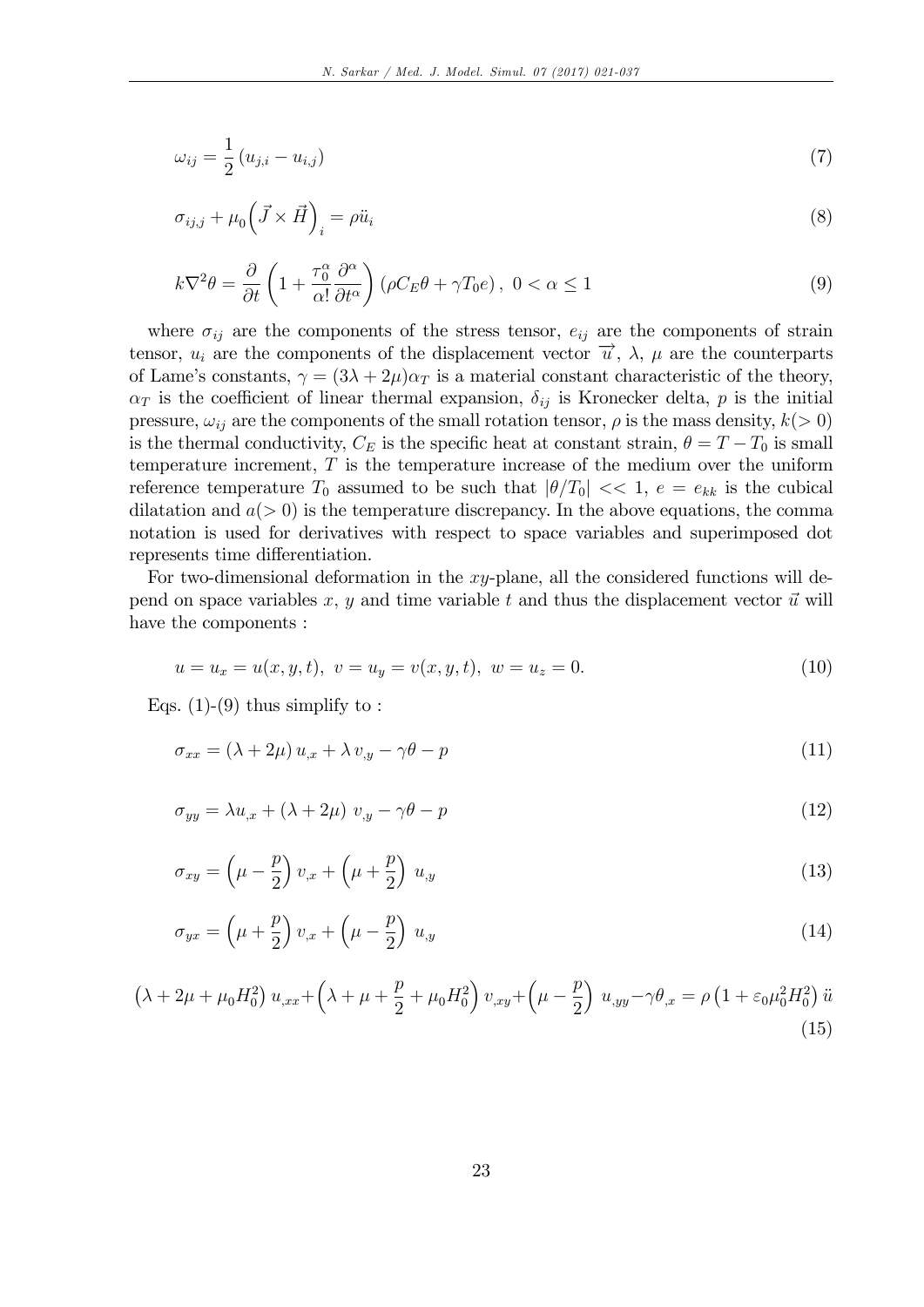$$
\left(\lambda + 2\mu + \mu_0 H_0^2\right) v_{,yy} + \left(\lambda + \mu + \frac{p}{2} + \mu_0 H_0^2\right) u_{,xy} + \left(\mu - \frac{p}{2}\right) v_{,xx} - \gamma \theta_{,y} = \rho \left(1 + \varepsilon_0 \mu_0^2 H_0^2\right) \ddot{v}
$$
\n(16)

For the purpose of numerical evaluation, we will use the following non-dimensional variables

$$
(x', y', u', v') = c_1 \eta(x, y, u, v), (t', \tau'_0) = c_1^2 \eta(t, \tau_0),
$$
  

$$
\sigma'_{ij} = \frac{\sigma_{ij}}{\rho c_1^2}, \ \theta' = \frac{\gamma}{\rho c_1^2} \theta, p' = \frac{p}{\rho c_1^2}, \ \eta = \frac{\rho C_E}{k}
$$
 (17)

Using the above non-dimensional variables, Eqs.  $(11)-(16)$ ,  $(8)$  and  $(9)$  take the following forms (omitting the primes for convenience) :

$$
\sigma_{xx} = u_{,x} + (1 - 2\beta^2) v_{,y} - \theta - p \tag{18}
$$

$$
\sigma_{yy} = v_{,y} + (1 - 2\beta^2) u_{,x} - \theta - p \tag{19}
$$

$$
\sigma_{xy} = \left(\beta^2 - \frac{p}{2}\right)v_{,x} + \left(\beta^2 + \frac{p}{2}\right)u_{,y} \tag{20}
$$

$$
\sigma_{yx} = \left(\beta^2 + \frac{p}{2}\right)v_{,x} + \left(\beta^2 - \frac{p}{2}\right)u_{,y} \tag{21}
$$

$$
(1 + c_3^2) u_{,xx} + (1 - \beta^2 + \frac{p}{2} + c_3^2) v_{,xy} + (\beta^2 - \frac{p}{2}) u_{,yy} - (1 - \beta_0 \nabla^2) \varphi_{,x} = M \ddot{u} \tag{22}
$$

$$
(1 + c_3^2) v_{,yy} + (1 - \beta^2 + \frac{p}{2} + c_3^2) u_{,xy} + (\beta^2 - \frac{p}{2}) v_{,xx} - (1 - \beta_0 \nabla^2) \varphi_{,y} = M \ddot{v} \tag{23}
$$

$$
\nabla^2 \theta = \frac{\partial}{\partial t} \left( 1 + \frac{\tau_0^{\alpha}}{\alpha!} \frac{\partial^{\alpha}}{\partial t^{\alpha}} \right) (\theta + \varepsilon e)
$$
\n(24)

$$
e = (u_{,x} + v_{,y}) \tag{25}
$$

where 
$$
\beta^2 = \frac{\mu}{\lambda + 2\mu}
$$
,  $\varepsilon = \frac{\gamma^2 T_0}{\rho C_E(\lambda + 2\mu)}$ ,  $c_3^2 = \frac{\mu_0 H_0^2}{\lambda + 2\mu}$ ,  $M = (1 + \varepsilon_0 \mu_0^2 H_0^2)$ .

We define the displacement potentials and which relate to displacement components  $u$ and  $\nu$  as

$$
u = \vartheta_{,x} + \psi_{,y}, \quad v = \vartheta_{,y} - \psi_{,x} \tag{26}
$$

so that

$$
e = \nabla^2 \vartheta \tag{27}
$$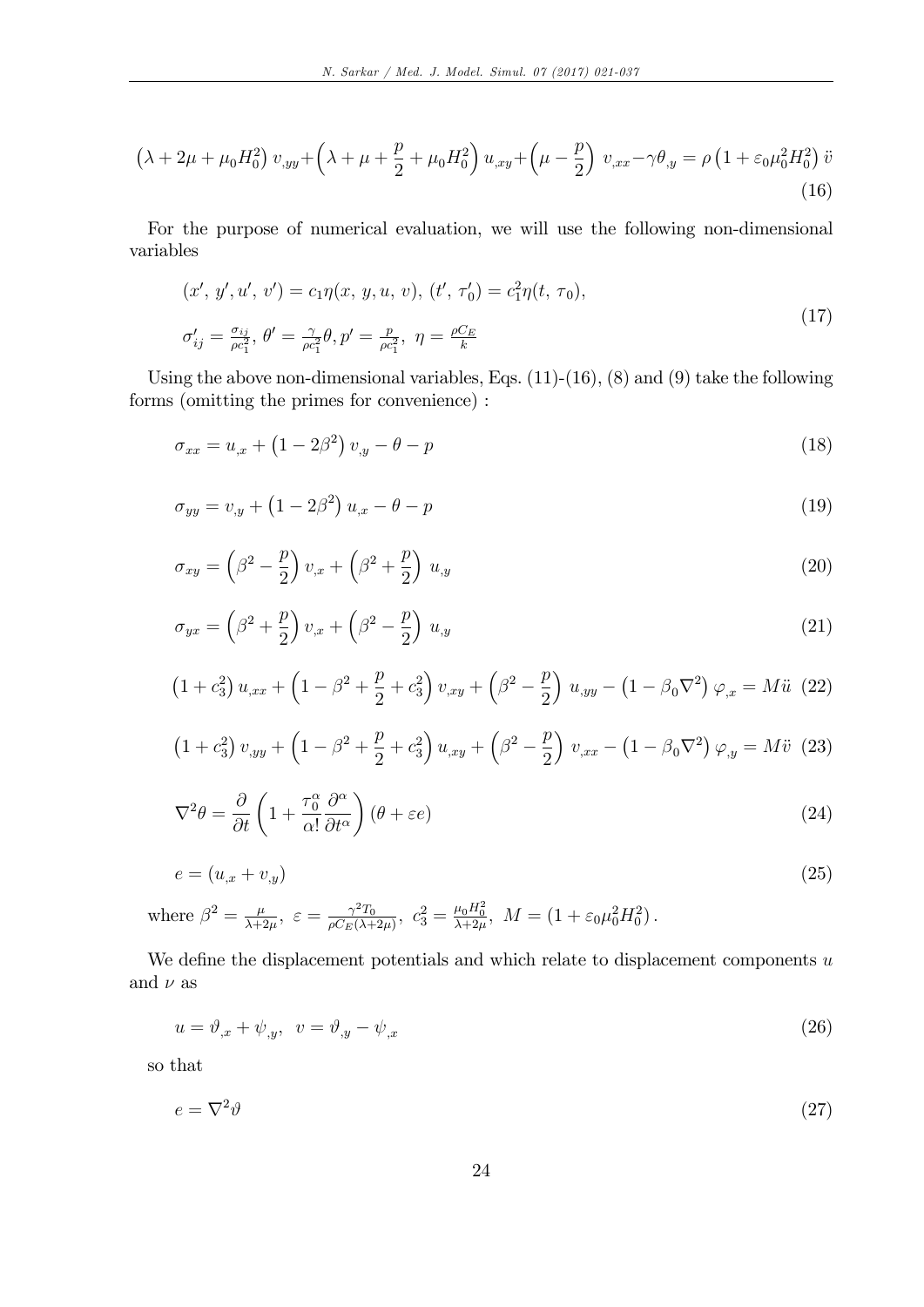Using Eq.  $(25)$  and  $(26)$  in Eqs.  $(21)-(23)$ , we obtain :

$$
\left[ \left( 1 + c_3^2 \right) \nabla^2 - M \frac{\partial^2}{\partial t^2} \right] \vartheta - \theta = 0, \tag{28}
$$

$$
\left[ \left( \beta^2 - \frac{p}{2} \right) \nabla^2 - M \frac{\partial^2}{\partial t^2} \right] \psi = 0, \tag{29}
$$

$$
\left[\nabla^2 - \frac{\partial}{\partial t} \left(1 + \frac{\tau_0^{\alpha}}{\alpha!} \frac{\partial^{\alpha}}{\partial t^{\alpha}}\right)\right] \theta - \varepsilon \frac{\partial}{\partial t} \left(1 + \frac{\tau_0^{\alpha}}{\alpha!} \frac{\partial^{\alpha}}{\partial t^{\alpha}}\right) \nabla^2 \theta = 0. \tag{30}
$$

# 3. Normal mode analysis

The solution of the physical quantities can be decomposed in terms of normal modes in the following form :

$$
\left[\vartheta, \psi, \theta\right](x, y, t) = \left[\vartheta^*, \psi^*, \theta^*\right](x)e^{\omega t + imy},\tag{31}
$$

where  $\vartheta^*(x)$  etc. are the amplitude of the function  $\vartheta(x, y, t)$  etc., i is the imaginary unit,  $\omega$  is the angular frequency and m is the wave number in the y-direction.

Introducing  $(30)$  in Eqs.  $(27)-(29)$ , we obtain

$$
\left[ \left( 1 + c_3^2 \right) \left( D^2 - m^2 \right) - M \omega^2 \right] \vartheta^* - \theta^* = 0 \tag{32}
$$

$$
\left[\left(\beta^2 - \frac{p}{2}\right)\left(D^2 - m^2\right) - M\omega^2\right]\psi^* = 0\tag{33}
$$

$$
\left[ \left( D^2 - m^2 \right) - \omega_0 \right] \theta^* - \varepsilon \omega_0 \left( D^2 - m^2 \right) \vartheta^* = 0 \tag{34}
$$

where

$$
\omega_0 = \omega \left( 1 + \frac{\tau_0^{\alpha}}{\alpha!} e^{-\omega t} t^{-\alpha} \sum_{n=1}^{\infty} \frac{(\omega t)^n}{\Gamma(n+1-\alpha)} \right)
$$
(35)

Eliminating  $\vartheta^*(x)$  and  $\theta^*(x)$  from Eqs. (31) and (33), we get the following fourth-order ordinary differential equation satisfied by  $\vartheta^*(x)$  and  $\theta^*(x)$ .

 $(D^4 - AD^2 + B) \{\vartheta^*(x), \theta^*(x)\} = 0$ 

where 
$$
A = 2m^2 + g_1
$$
,  $B = m^4 + g_1 m^2 + g_2$ ,  
\n $g_1 = [\omega_0 (1 + c_3^2) + M\omega^2 + \epsilon \omega_0] [(1 + c_3^2) + \epsilon \beta_0 \omega_0]^{-1}, g_2 = M\omega_0 \omega^2 [(1 + c_3^2) + \epsilon \beta_0 \omega_0]^{-1}$ .

Eq. (35) can be factorized as

$$
(D2 - k12) (D2 - k22) \{v*(x), \theta*(x)\} = 0
$$
\n(36)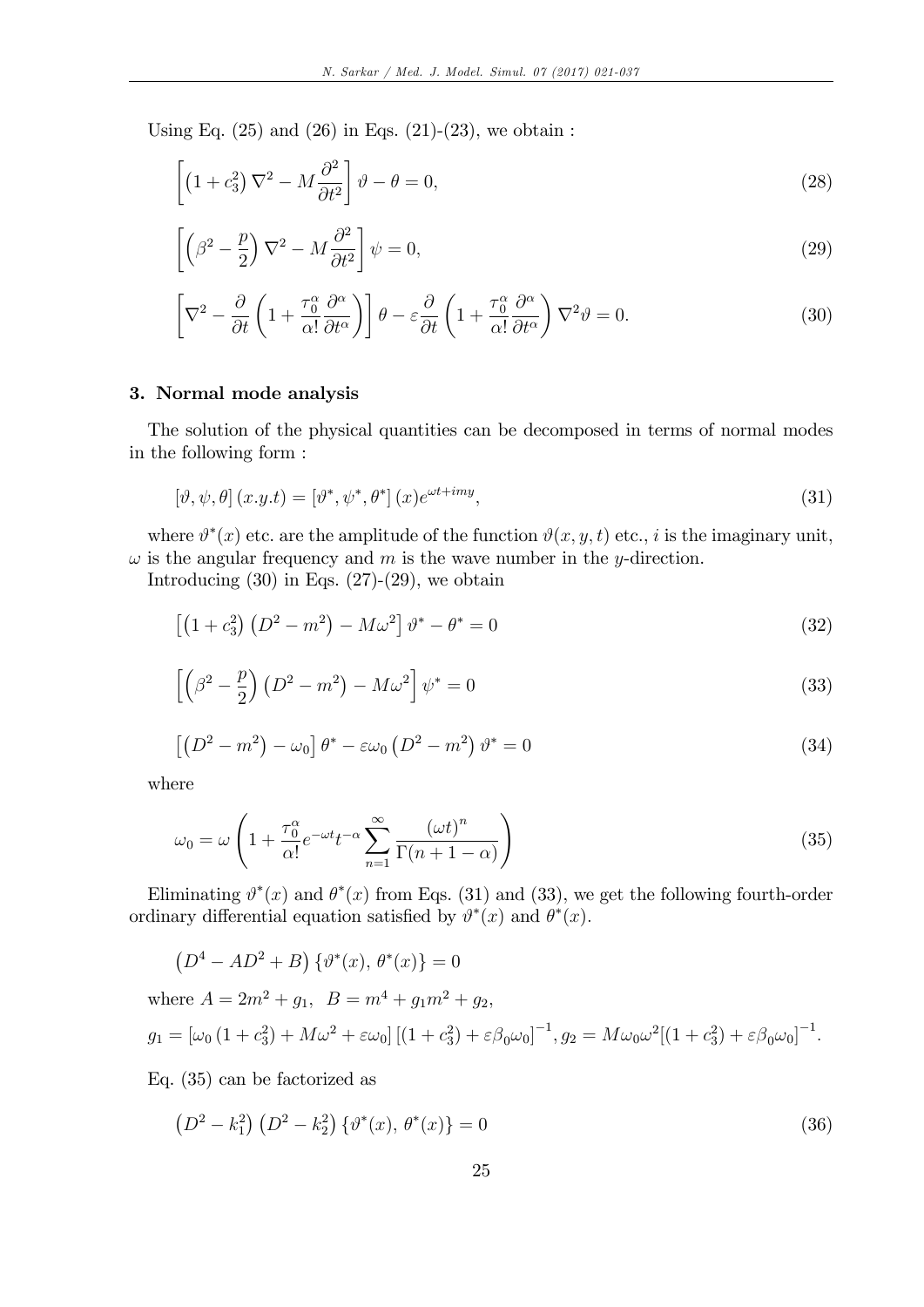where  $k_j$  [Re  $(k_j) > 0$ ,  $j = 1, 2$ ] are the roots of the following characteristic equation.

$$
k^4 - g_1 k^2 + g_2 = 0 \tag{37}
$$

given by  $k_1^2$ ,  $k_2^2 = \frac{g_1 \pm \sqrt{g_1^2 - 4g_2}}{2}$  $\frac{y_1 - 4y_2}{2}$ .

The general solution for  $\theta^*(x)$ ,  $\psi^*(x)$  and  $\theta^*(x)$  which are bounded as  $x \to +\infty$  can be written from Eqs. (32) and (36) as

$$
\vartheta^*(x) = \sum_{j=1}^2 R_j e^{-k_j x} \tag{38}
$$

$$
\psi^*(x) = R_3 e^{-k_3 x} \tag{39}
$$

$$
\theta^*(x) = \sum_{j=1}^2 \delta_j R_j e^{-k_j x} \tag{40}
$$

where  $R_j$   $(j = 1, 2, 3)$  are some parameters depending on  $m, \omega$ 

and  $k_3 =$  $\sqrt{m^2 + M \omega^2 (\beta^2 - \frac{p}{2})}$  $\left[\frac{p}{2}\right]^{-1}$ (> 0),  $\delta_j = \left[ (1 + c_3^2) \left(k_j^2 - m^2\right) - M\omega^2 \right]$ ,  $j = 1, 2$ . Using Eqs. (30), (38) and (39) in Eqs. (25) and (26), the solutions for the strain  $e(x, y, t)$ and the displacements components  $u(x, y, t)$  and  $v(x, y, t)$ can now be obtained as

$$
e(x, y, t) = e^{\omega t + imy} \sum_{j=1}^{2} (k_j^2 - m^2) R_j e^{-k_j x}
$$
 (41)

$$
u(x, y, t) = e^{\omega t + imy} \left[ imR_3 e^{-k_3 x} - \sum_{j=1}^{2} k_j R_j e^{-k_j x} \right]
$$
\n(42)

$$
v(x, y, t) = e^{\omega t + imy} \left[ k_3 R_3 e^{-k_3 x} + \sum_{j=1}^2 i m R_j e^{-k_j x} \right]
$$
\n(43)

Substituting from Eqs.  $(40)$ ,  $(42)$  and  $(43)$  into the Eqs.  $(17)-(20)$ , we get the following expressions for the stress components

$$
\sigma_{xx}(x, y, t) = -p + e^{\omega t + imy} \sum_{j=1}^{3} \delta_{2j} R_j e^{-k_j x}
$$
\n(44)

$$
\sigma_{yy}(x, y, t) = -p + e^{\omega t + imy} \sum_{j=1}^{3} \delta_{3j} R_j e^{-k_j x}
$$
\n(45)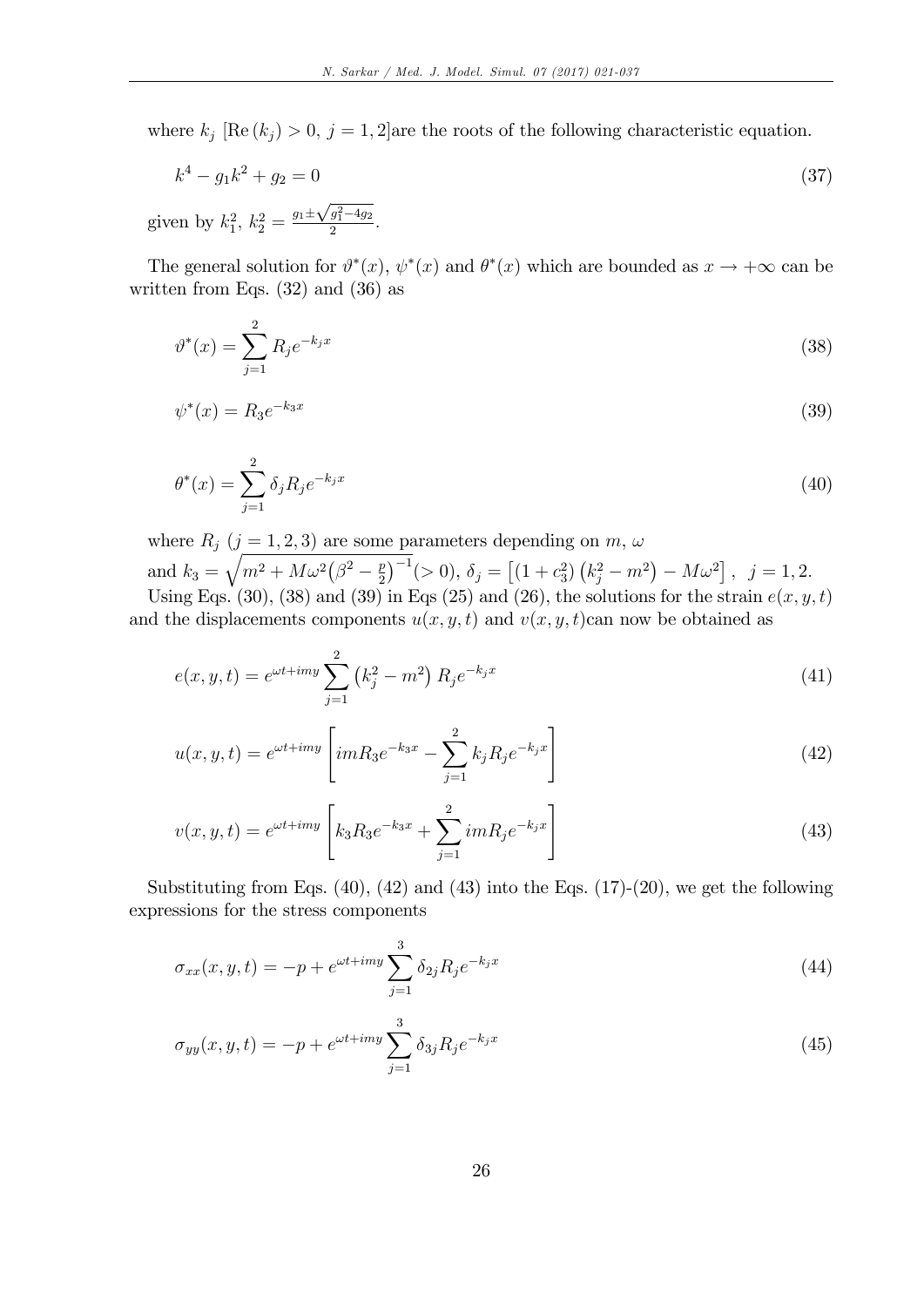$$
\sigma_{xy}(x, y, t) = e^{\omega t + imy} \sum_{j=1}^{3} \delta_{4j} R_j e^{-k_j x}
$$
\n(46)

$$
\sigma_{yx}(x, y, t) = e^{\omega t + imy} \left[ \sum_{j=1}^{2} \delta_{4j} R_j e^{-k_j x} + \delta_{44} R_3 e^{-k_3 x} \right]
$$
\n(47)

where

$$
\begin{aligned}\n\delta_{2j} &= \left[ \left( k_j^2 - m^2 \right) + 2m^2 \beta^2 - 1 \right], \ \delta_{23} = -2im\beta^2 k_3, \\
\delta_{3j} &= \left[ \left( k_j^2 - m^2 \right) - 2k_j^2 \beta^2 - 1 \right], \ \delta_{33} = 2im\beta^2 k_3, \\
\delta_{4j} &= -2im\beta^2 k_j, \\
\delta_{4j+2} &= \left( -1 \right)^{j-1} \frac{p}{2} \left( k_3^2 - m^2 \right) - \beta^2 \left( k_3^2 + m^2 \right), \ j = 1, 2.\n\end{aligned}
$$

## 4. Application

We consider the problem of a fractional order magneto-thermoelastic semi-infinite me- $\dim \Omega$  with hydrostatic initial stress and two-temperature defined as follows:

$$
\Omega = \left\{ (x, y, z) : 0 \le x < \infty, \ -\infty < y < \infty, \ -\infty < z < \infty \right\}.
$$

We assume the following initial conditions :

$$
u = v = \theta = \varphi = \dot{u} = \dot{v} = \dot{\theta} = \dot{\varphi} = 0 \text{ at } t = 0.
$$
 (48)

We now apply the following boundary conditions for the present problem :

(i) Thermal boundary condition : the surface  $x = 0$  is assumed to be thermally insulated i.e.,

$$
\frac{\partial \theta}{\partial x} = 0, \text{ on } x = 0 \tag{49}
$$

(ii) Mechanical boundary condition : the boundary conditions for a load  $p_0$  applied at the plane surface  $x = 0$  of the medium  $\Omega$  in normal direction can be mathematically written as

$$
\sigma_{xx}(0, y, t) = -p_0, \ \sigma_{xy}(0, y, t) = 0 \tag{50}
$$

Substituting the expressions of the variables considered into the above boundary conditions, we obtain the following equations satisfied by the parameters  $R_j$  (j = 1, 2, 3).

$$
g_{11}R_1 + g_{12}R_2 = 0
$$
  

$$
\delta_{21}R_1 + \delta_{22}R_2 + \delta_{23}R_3 = p^*
$$
  

$$
\delta_{41}R_1 + \delta_{42}R_2 + \delta_{43}R_3 = 0
$$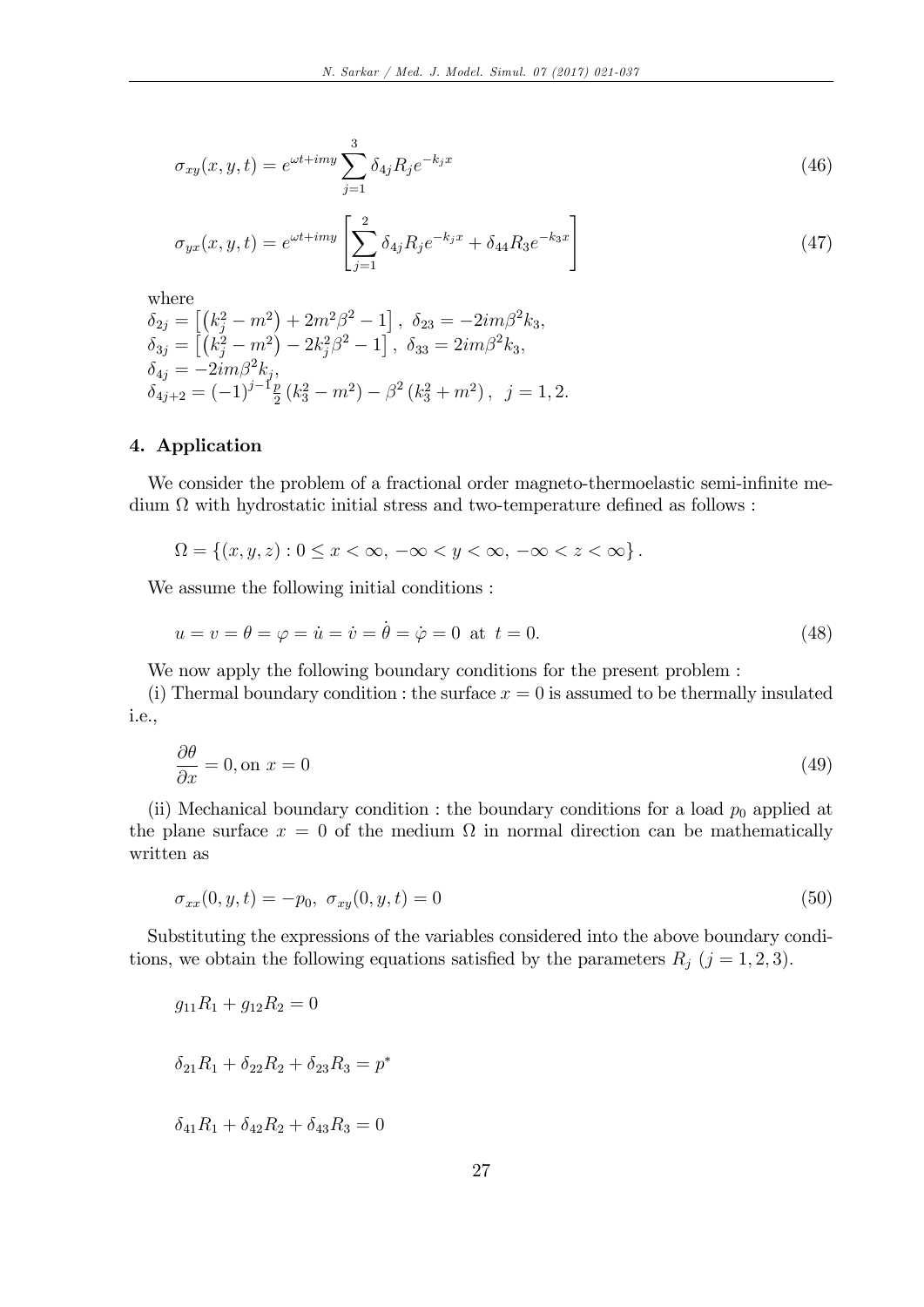where  $g_{1j} = (\kappa - k_j) \delta_j$ ,  $p^* = (p - p_0) e^{-\omega t - i m y}$ . Solving Eqs. (51)-(53), we get the parameters  $R_j$  ( $j = 1, 2, 3$ ) with the following forms :

$$
R_1 = \frac{-p^* g_{12} \delta_{43}}{\Delta}, \ R_2 = \frac{p^* g_{11} \delta_{43}}{\Delta}, \ R_3 = \frac{p^* (g_{12} \delta_{41} - g_{11} \delta_{42})}{\Delta} \tag{51}
$$

where  $\Delta = g_{11} (\delta_{22}\delta_{43} - \delta_{23}\delta_{42}) - g_{12} (\delta_{21}\delta_{43} - \delta_{23}\delta_{41}).$ 

## 5. Special cases of thermoelasticity theory

- 5.1. Classical dynamical theory of thermoelasticity (CD theory) Setting  $\alpha = 1$  and  $\tau_0 = 0$ , the equations of the CD-theory can be obtained.
- 5.2. Lord-Shulman theory of thermoelasticity (L-S model) Setting  $\alpha = 1$  where  $\tau_0 > 0$ , the equations of the L-S theory can be obtained.
- 5.3. Fractional order theory of generalized thermoelasticity In this case,  $0 < \alpha < 1$  with  $\tau_0 > 0$ .

#### 6. Particular cases

6.1. Fractional order generalized thermoelastic medium with hydrostatic initial stress ;

Substitutin  $H_0 = 0$  in Eqs. (17)-(24), we obtain the corresponding expressions of all the physical quantities.

# 6.2. Fractional order generalized magneto-thermoelasticity without hydrostatic initial stress ;

Setting  $p = 0$  in Eqs. (17)-(24), we obtain the corresponding expressions of all the physical quantities.

6.3. Fractional order generalized thermoelasticity without hydrostatic initial stress and magnetic field;

Substituting  $H_0 = 0$  and  $p = 0$  in Eqs. (17)-(24) we can obtain the corresponding expressions of the temperature, the displacements and the stress distributions.

# 7. Numerical results

In order to illustrate the effects of the fractional parameter, two-temperature parameter, initial stress on the field variables, a numerical analysis is presented. Material chosen for this purpose is magnesium crystal, the physical data for which is given in Table 1 [9].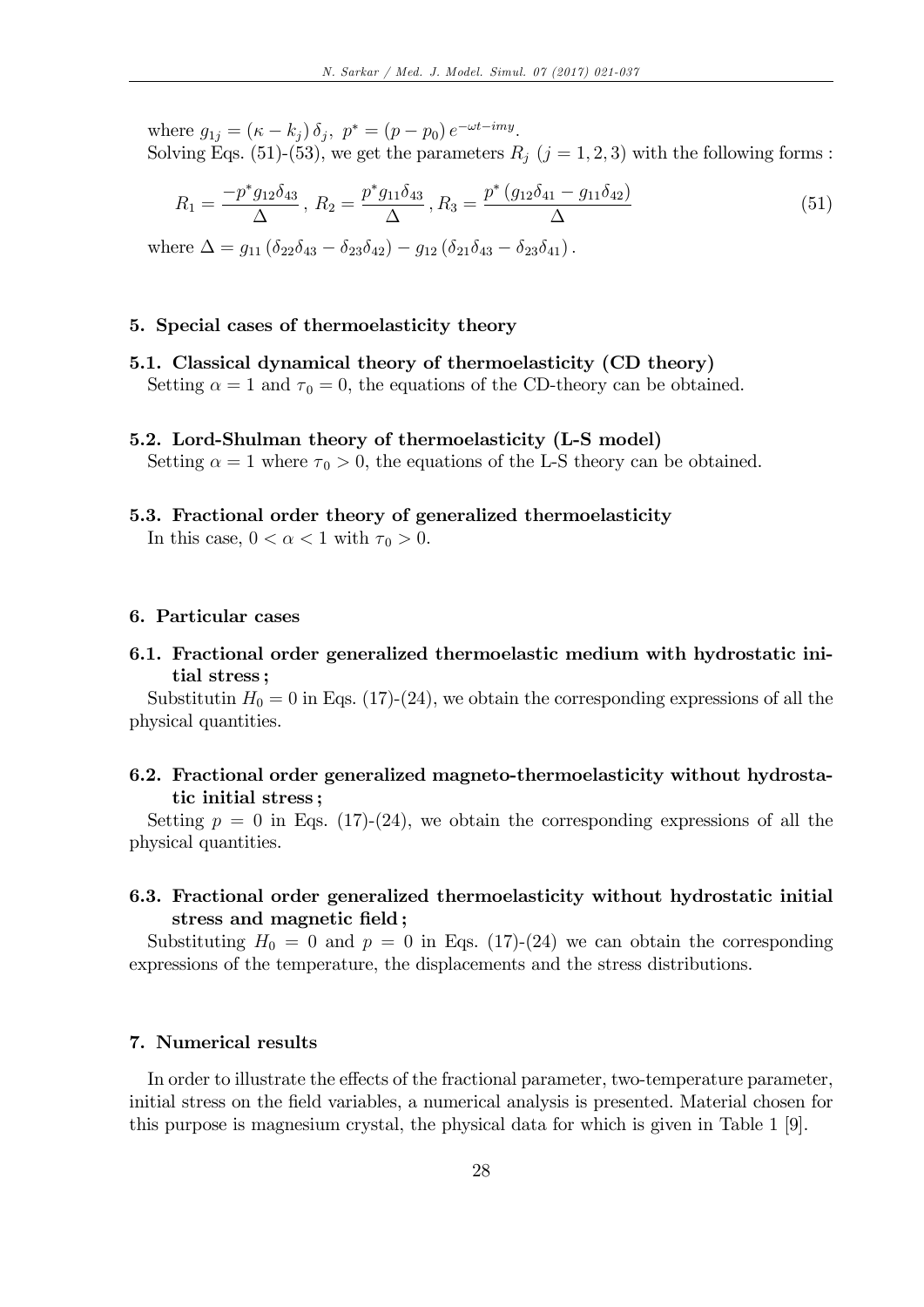| $\mu = 1.74 \times 10^3 \,\mathrm{kg m^{-3}}$                | $\mu = 3.278 \times 10^{10} \text{Nm}^{-2}$                                                                     | $\lambda = 2.17 \times 10^{10} \text{Nm}^{-2}$ |
|--------------------------------------------------------------|-----------------------------------------------------------------------------------------------------------------|------------------------------------------------|
| $k = 1.7 \times 10^{2} \text{W} \text{m}^{-1} \text{K}^{-1}$ | $C_E = 1.04 \times 10^2 \text{Jkg}^{-1} \text{deg}^{-1}$ $\varepsilon_0 = \frac{10^{-9}}{36\pi} \text{Fm}^{-1}$ |                                                |
| $H_0 = \frac{10^7}{4\pi} \text{Am}^{-1}$                     | $T_0 = 298 \,\mathrm{K}$                                                                                        | $\tau_0 = 0.02$                                |
| $m=4.0$                                                      | $p_0 = 1$                                                                                                       | $\kappa=0$                                     |
| $\gamma = 2.68 \times 10^6 \,\rm{Nm}^{-2} \rm{deg}^{-1}$     | $\mu_0 = \frac{4\pi}{10^7}$ Hm <sup>-1</sup>                                                                    | $\omega = 3.0$                                 |

**Table**  $1$  – Physical data for magnesium crystal.

Using the above data, the value of the series (34) has been computed and on a personal computer with the help of Mathematica software and the values are noted in Table 2 :

**Table**  $2$  – Value of the series (34).

|              |         | 1.อ     |     |
|--------------|---------|---------|-----|
| $\omega_{0}$ | 5.59037 | 4.09827 | 318 |

Considering the above physical data, the real parts of the non-dimensional physical variables have been computed and the obtained numerical values are presented in the form of graphs at different positions of the distancecx at  $t = 0.3$  and  $y = 0.0$ . We have plotted two sets of graphs. The first sets of graphs (Figs.  $1-6$ ) show the effect of the fractional parameter  $\alpha = 0.1, 0.5, 1.0$  on the distribution of the field variables. The variation of the field variables due to hydrostatic initial stress  $p = 0.0, 0.2, 0.4$  has been depicted in the second set of figures (Figs. 7–12). All the figures in second set are shown for  $\alpha = 0.5$ .

Figs. 1 and 2 depict the variations of the temperature  $\theta$  and the strain field e at different positions of x for three different values of  $\alpha = 0.1, 0.5, 1.0$  and  $\beta_0 = 0.1$ ,  $p = 5.0$ . From this figure, we can notice that both the field variables have similar behavior qualitatively having some difference in magnitudes only. However, for large value of  $\alpha$ , magnitudes of both the temperature and strain Öelds are larger as compared to the case when  $\alpha = 0.1$  which clearly indicates that the fractional parameter  $\alpha$  has an increasing effect on  $\theta$  and e. When the free surface of the half-space is affected by the external load, the temperature rise velocity becomes very fast, causing the temperature gradient to increase dramatically. As a result, temperature fields attain their peak values near the boundary. As the horizontal distance  $x$  increases, the temperature rise velocity and the temperature gradient decrease, so the temperature Öelds weaken to a comparatively small value and ultimately reach to steady state for  $x > 3.5$  (approximately). Thus, it can be seen that the thermodynamics is a short time effect.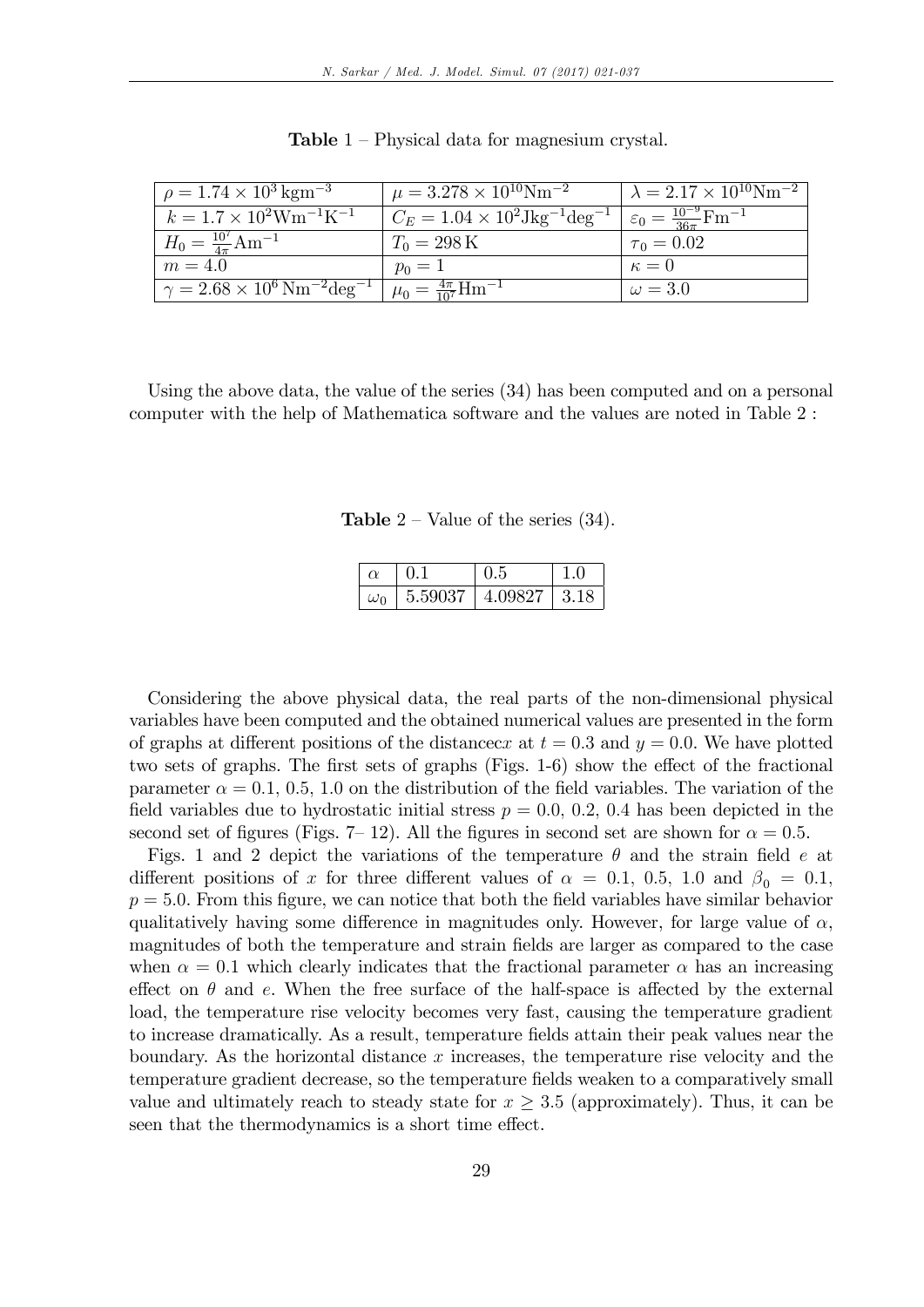

**Fig.** 1 – Temperature distribution for  $p = 5.0$ .



**Fig.** 2 – Distribution of the strain field for  $p = 5.0$ .



**Fig.** 3 – Horizontal displacement distribution for  $p = 5.0$ .

Fig. 3 displays the spatial variation of the horizontal displacement  $u$  with respect to  $x(0.0 \le x \le 4.0)$  at  $\alpha = 0.1, 0.5, 1.0, \beta_0 = 0.1, p = 5.0$ . This figure indicates that u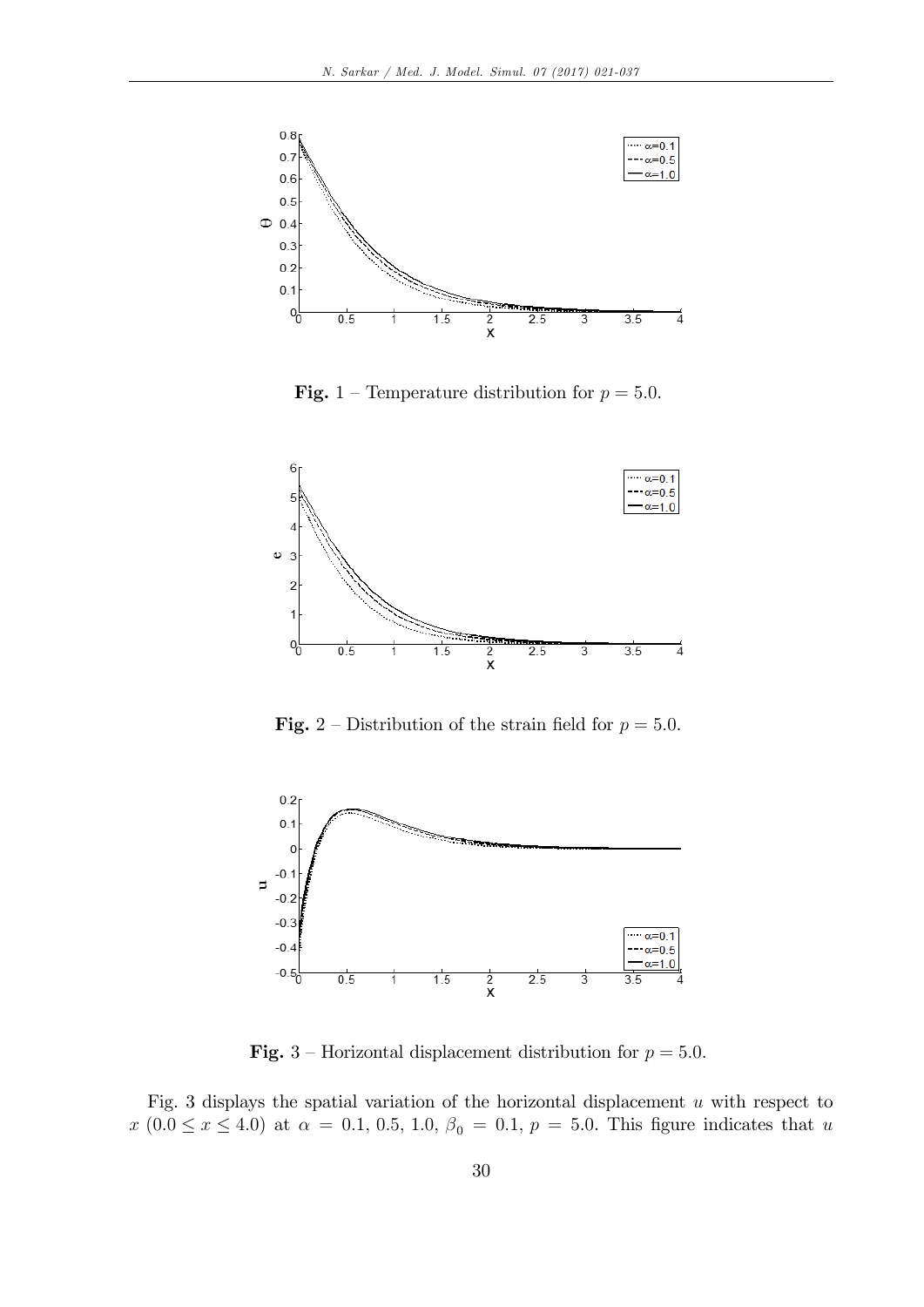starts with the positive value 0:049 (approximately) in all the three cases, then it starts to increase and attains stationary maximum value (+ve) at  $x = 0.47$  (approximately) for  $\alpha = 0.1$ . After reaching the maximum value, the displacement starts to decrease as the distance  $x$  increases and at last becomes zero at the heat wave front. Effect of the fractional parameter  $\alpha$  is quite pertinent on the distributions of u which can be easily noticed from the figure. Increment in the value of  $\alpha$  has caused decrement in the numerical value of u within the region  $0.0 \le x \le 0.47$  and then  $\alpha$  acts to increase the magnitudes of u in  $0.47 \le x \le 4.0$ .

Distribution of the non-dimensional normal stress components  $\sigma_{xx}$  and  $\sigma_{yy}$  with spatial coordinate x has been plotted in Fig. 4 and 5 for  $\alpha = 0.1, 0.5, 1.0$  and  $\beta_0 = 0.1, p = 5.0$ . Fig. 4 shows that in all the three cases,  $\sigma_{xx}$  starts with a negative value -1.0 which is completely in agreement with the boundary conditions (50) and then it is decreasing for  $0.0 \le x \le 3.5$ . The stress  $\sigma_{xx}$  converges to the value  $-5.0$  for  $x \ge 3.5$  which is again agrees with our theoretical results (44) because for large value of  $x \geq 3.5$ , the second term of  $\sigma_{xx}$  in Eq. (44) converges to zero value and hence  $\sigma_{xx} \simeq -5.0$  for  $x \geq 3.5$ . The vibration amplitude quickly rises to its maximum value near the boundary of the surface which is called the peak deflection. Similar behavior of the other normal stress component  $\sigma_{yy}$  has been found in Fig. 5. Figs. 4 and 5 illuminates that the fractional parameter is having a significant decreasing effect on the profile of both the normal stress distributions.

Fig. 6 represents the distribution of the non-dimensional shearing stress component  $\sigma_{xy}$ vs. x for three different value of the fractional parameter  $\alpha = 0.1, 0.5, 1.0$  and indicates that  $\sigma_{xy}$  starts with a zero value for all the three cases which agrees with the assumed boundary condition (50). Hence the numerical results agree with our theoretical results. The parameter  $\alpha$  acts to decrease the values  $\sigma_{xy}$  of in the region  $0.0 \le x \le 0.4$  (approximately) and then increases further to reach its steady state. It can be noticed that the maximum impact zone of  $\alpha$  is  $0.0 \le x \le 3.5$  (approximately) and this impact dies outside this range. Stress field attains significantly large values in for small value of  $\alpha = 0.1$ compared to  $\alpha = 0.5$ , 1.0. This figure also shows that  $\sigma_{xy}$  attains two extreme values-one is maximum value and the other is a minimum value.



**Fig.** 4 – Distribution of the normal stress  $\sigma_{xx}$  for  $p = 5.0$ .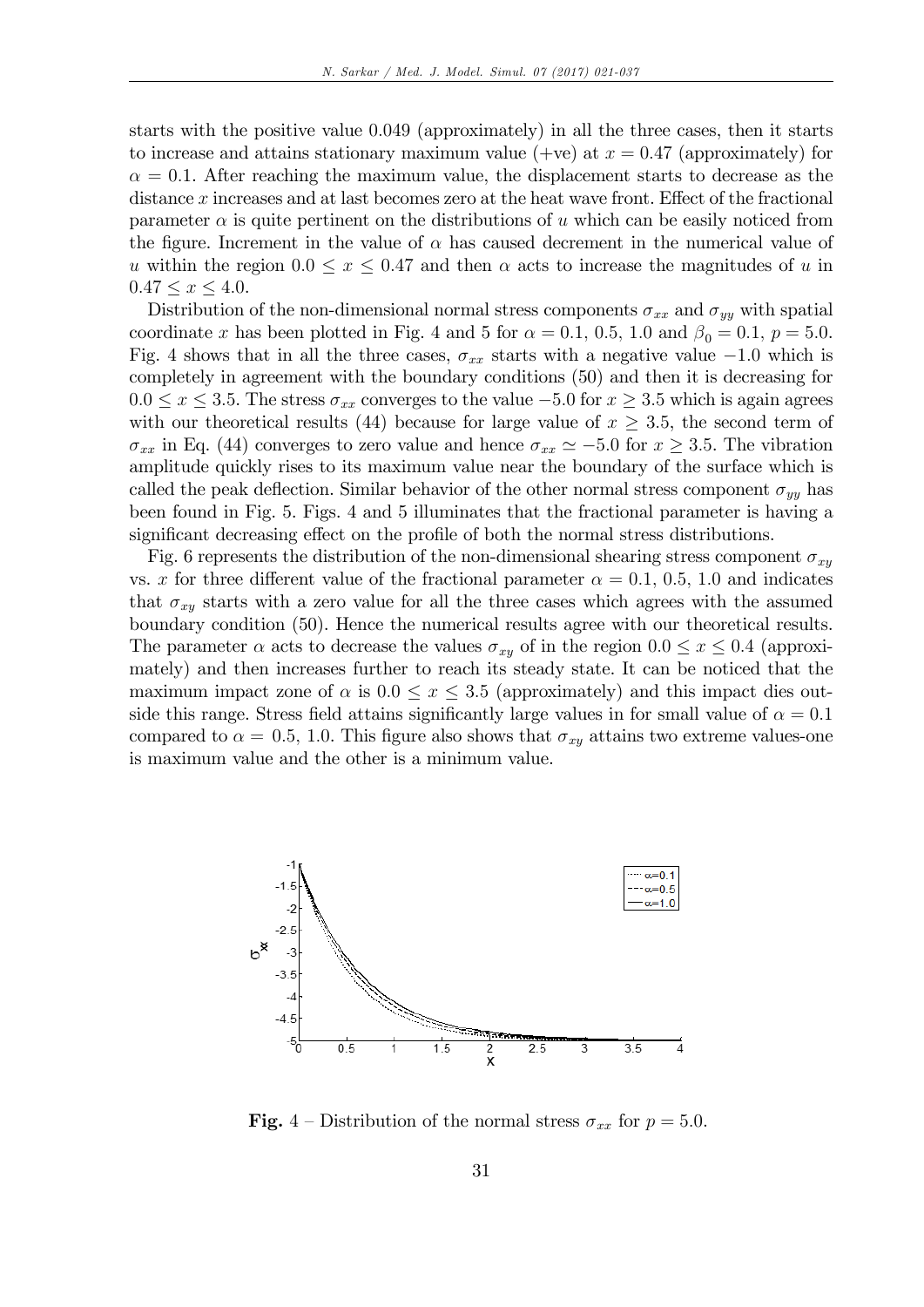

**Fig.** 5 – Distribution of the normal stress  $\sigma_{yy}$  for  $p = 5.0$ .



**Fig.** 6 – Distribution of the shearing stress  $\sigma_{xy}$  for  $p = 5.0$ .

Figs. 7 and 8 has been drawn to observe the influence of the hydrostatic initial stress p on the distribution of the temperature  $\theta$  and the strain field e against distance x for  $\alpha = 0.5, \beta_0 = 0.1$  (i. e., fractional order generalized magneto-thermoelasticity) and these figures clearly indicate that the hydrostatic initial stress has an decreasing effect on both the temperature and strain fields within the region  $0.0 \leq x \leq 3.5$  (approximately). It is also noticed that the magnitudes of both the temperature and strain Öelds are maximum for all the three cases (i.e.,  $p = 0.0$ , 0.2, 0.4) at the boundary which is physically reasonable and then converge to zero gradually for large  $x \geq 3.5$ ) which indicates a wave front. Finally, all curves for both the field variables  $\theta$  and e approaches to zero for  $x \geq 3.5$ (approximately) which is the location of wave front. From the mathematics view point, the non-Fourier thermal conduction equation is a damped wave equation, where the coefficient of  $\theta$  represents the amount of damping. This is the difference between the Fourier and non-Fourier heat conduction. All the three curves predicting the distributions of  $\theta$  and  $e$ have similar nature. The temperature distributions have non-zero values only in a bounded region of the half-space which is physically reasonable due to characteristics of finite wave speeds in generalized thermoelasticity.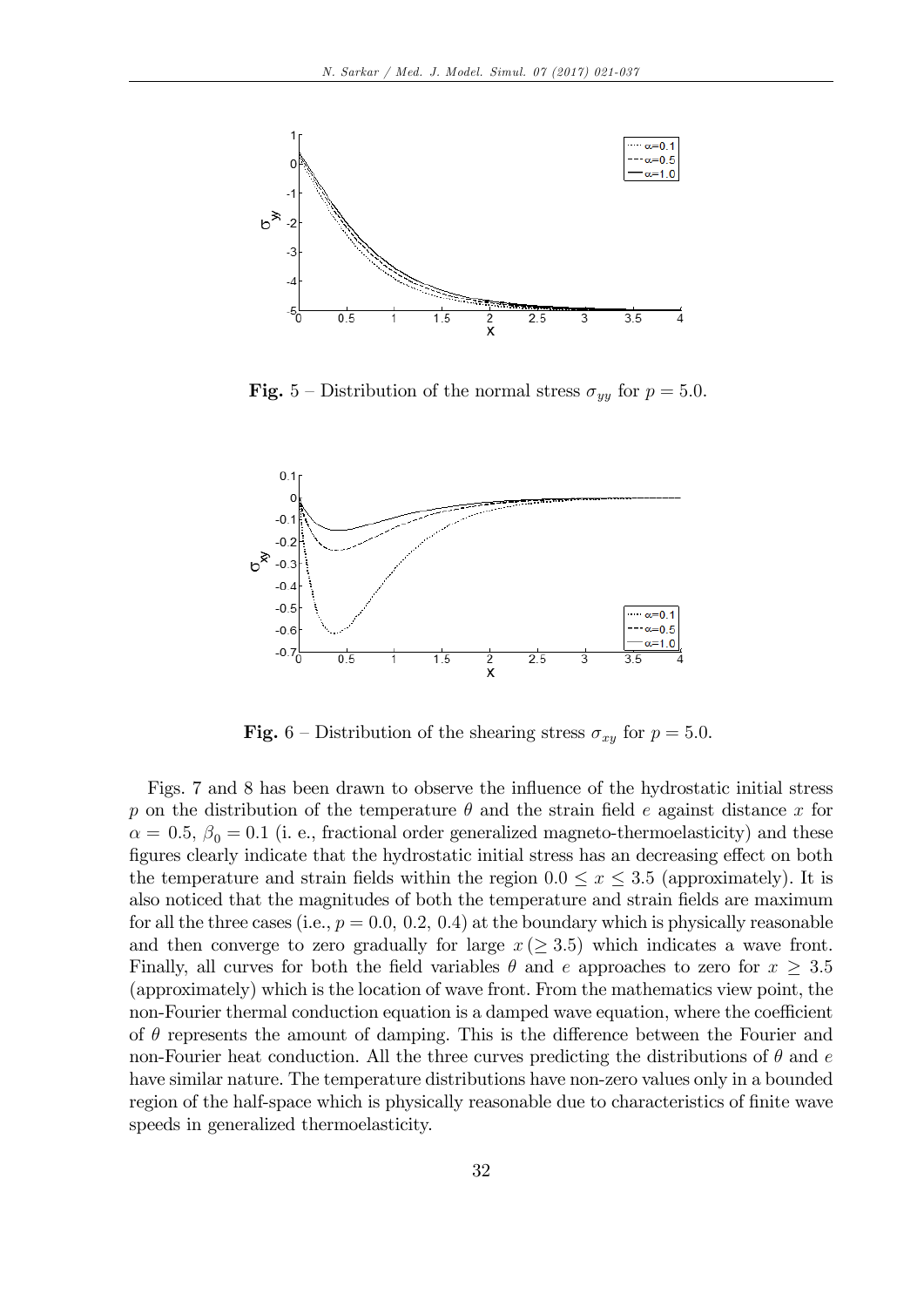

**Fig.** 7 – Temperature distribution for  $\alpha = 0.5$ .



Fig. 8 – Distribution of the strain field for  $\alpha = 0.5$ .



Fig. 9 – Horizontal displacement distribution for  $\alpha = 0.5$ .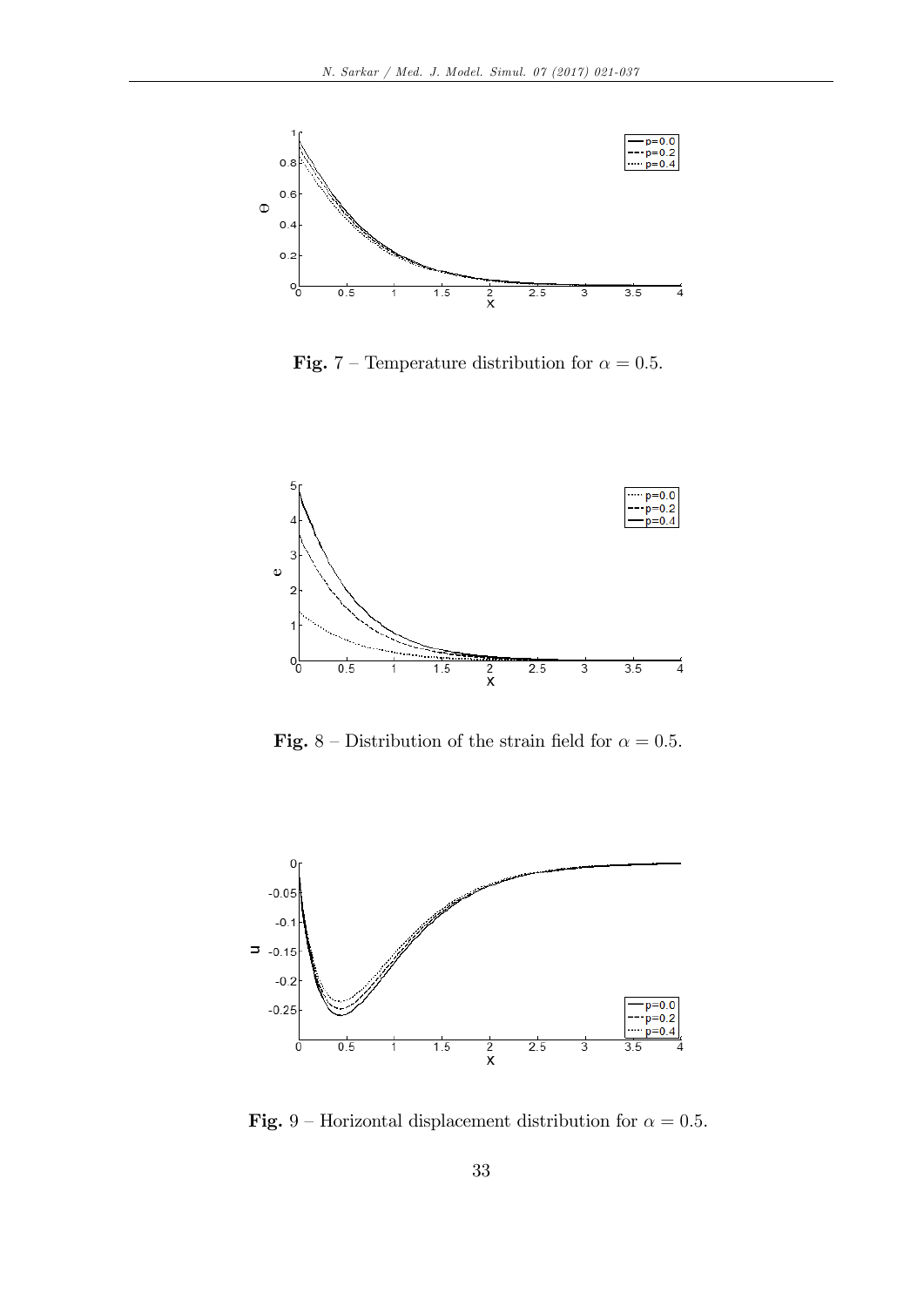

**Fig.** 10 – Distribution of the stress  $\sigma_{xx}$  for  $\alpha = 0.5$ .



**Fig.** 11 – Distribution of the stress  $\sigma_{yy}$  for  $\alpha = 0.5$ .

Fig. 9 depicts the variation of horizontal displacement  $u$  at different positions of distance  $x(0.0 \le x \le 4.0)$  for three different values of p, namely  $p = 0.0, 0.2, 0.4$ . It can be seen from the profile that the displacement  $u$  increases as the value of  $p$  increases and it exhibits negligible impact of the hydrostatic initial stress near the boundary of the half-space. It can also be seen that the maximum impact zone of hydrostatic initial stress  $p$  is around the location  $x = 0.5$  and this impact dies out as we move away from the boundary. For all the three values of  $p$ , displacement field shows the same nature.

Fig. 10 and 11 exhibits the space variations of the normal stresses  $\sigma_{xx}$  and  $\sigma_{yy}$  with three different values of p for  $\alpha = 0.5$ ,  $\beta_0 = 0.1$ . Fig. 10 indicates that when the thermally insulated boundary of the half-space is subjected to a normal load equal to  $-p_0$  [Eq. (50)],  $\sigma_{xx}$  shows a negative value  $-1.0$  at the boundary of the half-space for all values of  $p = 0.0, 0.2, 0.4$  and then it is increasing inside  $0.0 \le x \le 3.5$ . After some distance from the boundary, it attains the constant values 0.0, 0.2 and 0.4 respectively which leads to satisfy the solution (44). Fig. 11 shows that the stress field  $\sigma_{yy}$  starts with a negative value at the boundary and then starts to increase to reach its maximum values 0.0, 0.2 and 0.4 respectively. It is interesting to note that the hydrostatic initial stress has an increasing effect on  $\sigma_{yy}$  near the boundary within  $0.0 \le x \le 0.35$  (approximately) and then the factor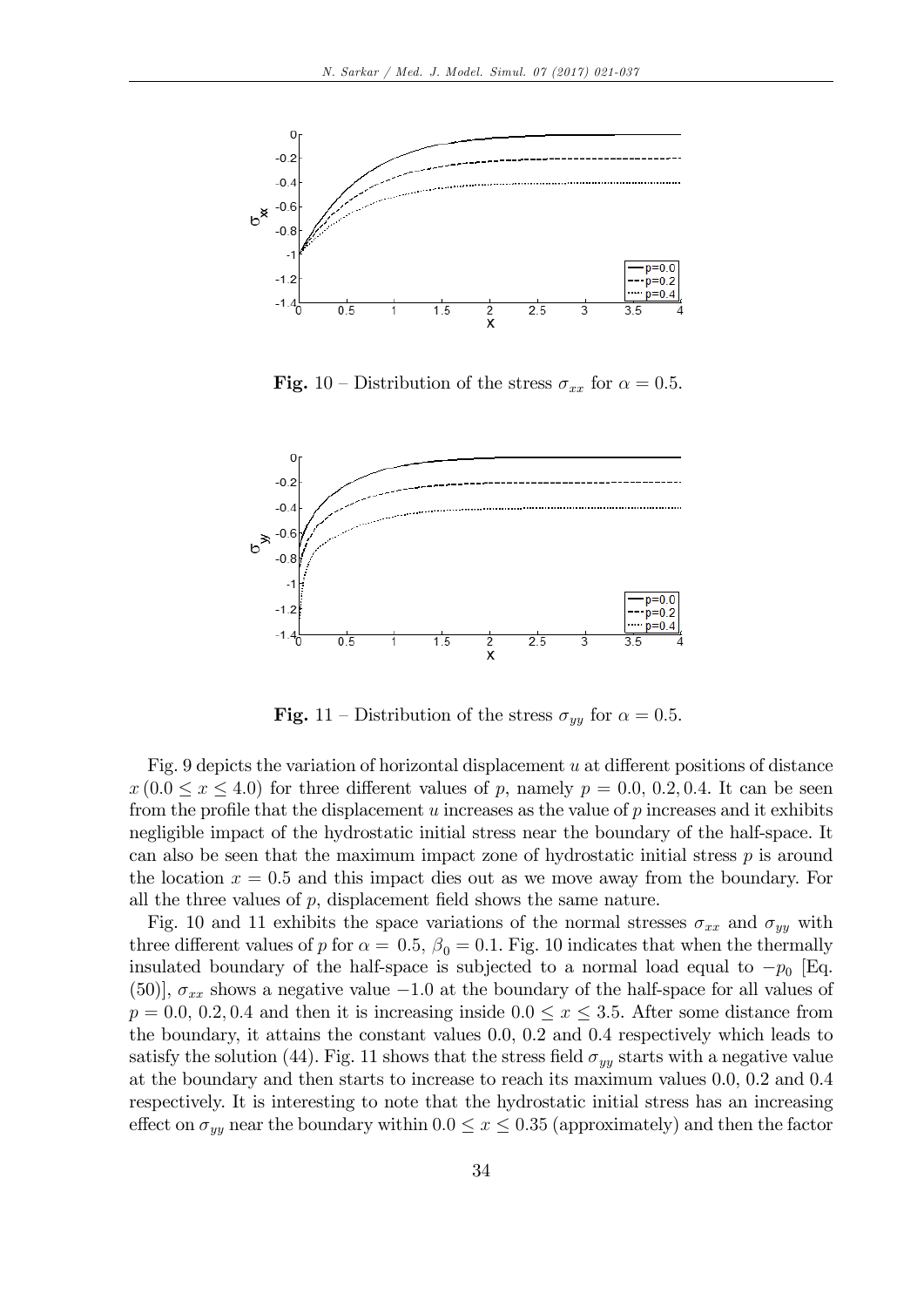hydrostatic initial stress acts to decrease the value of  $\sigma_{yy}$  in the range  $0.35 \leq x \leq 3.5$ (approximately). Finally this normal stress component converges to the negative values 0.0, 0.2, 0.4 due to the nature of the analytical solution (45). We can also notice from these figures that both the normal stress fields are compressive in nature and it shows negligible impact of the hydrostatic initial stress near the boundary of the half-space. So the maximum impact zone of the factor p is  $0.35 \le x \le 3.5$  (approximately).



**Fig.** 12 – Distribution of the stress  $\sigma_{xy}$  for  $\alpha = 0.5$ .

Fig. 12 shows distribution of the shearing stress  $\sigma_{xy}$  with respect to distance x at three different values of p for  $\alpha = 0.5$ ,  $\beta_0 = 0.1$ . We noticed that  $\sigma_{xy}$  takes zero value at the boundary which leads to satisfy the boundary conditions of the problem. All the three curves show similar trends i.e., starting with zero values then decreasing within the region  $0.0 \le x \le 0.38$  and then increases to converge to zero value for  $x \ge 0.38$ . This type of nature has been seen due to nature of the boundary conditions. The parameter has an increasing effect on the distribution of the shearing stress  $\sigma_{xy}$ . Also the shearing stress  $\sigma_{xy}$  shows its compressive nature as expected.

### 8. Conclusions

The main goal of this study is to establish a new mathematical model of heat conduction with time fractional order for a homogeneous isotropic thermoelastic material which is placed in magnetic field with two-temperature under the influence of hydrostatic initial stress as an improvement and progress in the field of generalized thermoelasticity du to the fact that a thermoelastic model with a fractional heat conduction law can describe simply and elegantly the complex characteristics of a solid body. According to the above analysis, the following conclusions can be noted :

(i) Figs. 1-12 depicts that, all the physical quantities are restricted in a bounded region which is in accordance with the 'notion' of generalized thermoelasticity theory with fine wave speeds and supports the physical facts.

(ii) The fractional parameter has significant effect on all the studied field quantities.

(iii) According to the fractional parameter which describes the ability of thermoelastic material to conduct heat, various type of new classification of materials must be constructed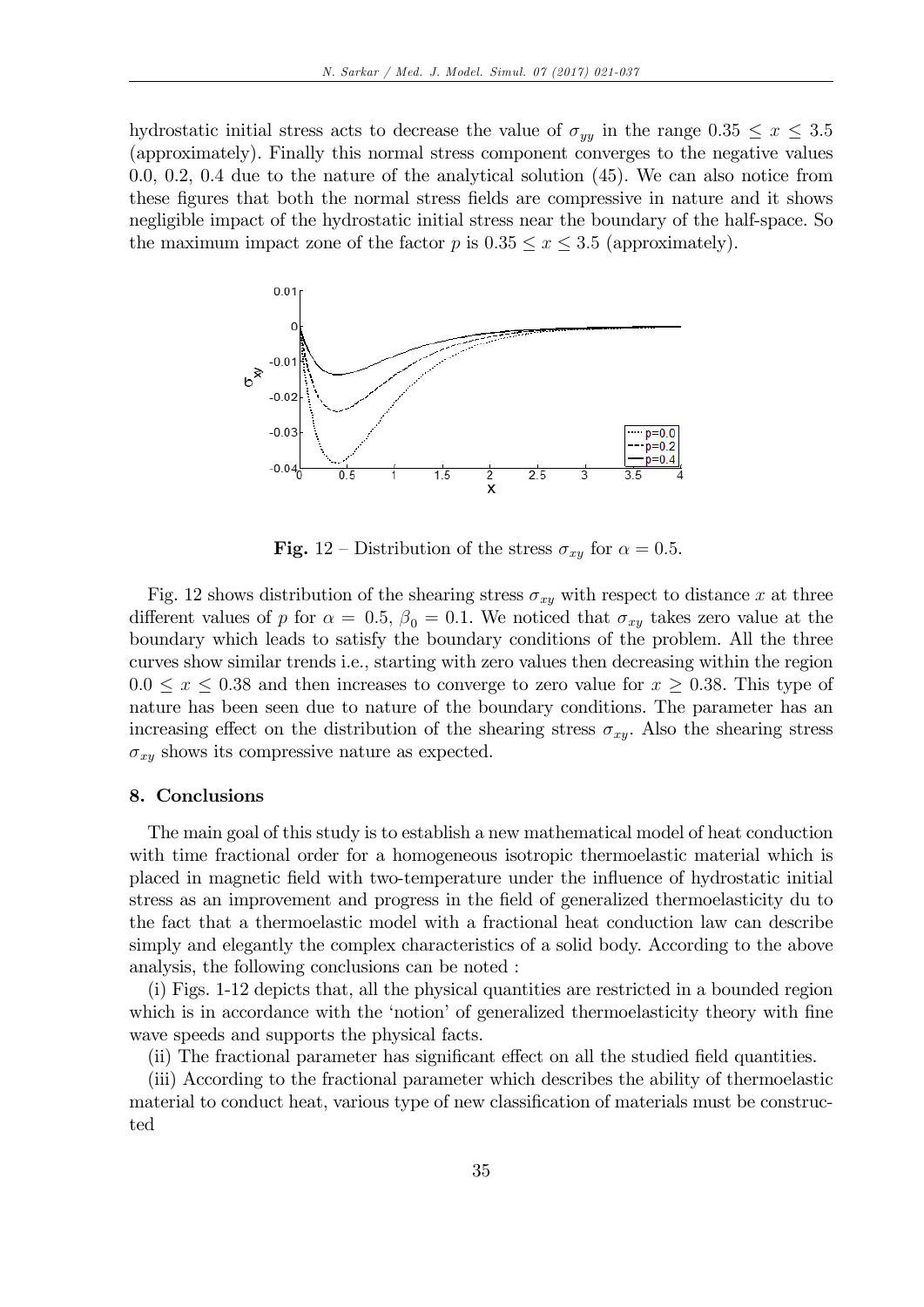(iv) The effect of hydrostatic initial stress parameter on all the studied fields is very much significant.

(v) All the physical quantities satisfy the boundary conditions. Deformation of a body depends on the nature of the applied force as well as the type of boundary conditions.

(vi) Analytical solutions based upon normal mode analysis of the thermoelastic problem in solids have been developed and utilized.

(vii) From the temperature distributions, we have found wave type heat propagation with finite speeds in the medium.

(viii) The introduction of hydrostatic initial stress to the generalized magneto-thermoelastic half-space medium with a time-fractional heat conduction law provides a more realistic model for studying various types of problems in this field.

#### REFERENCES

- [1] Ezzat, M. A., El Karamany, A. S., 2011. Fractional Order Heat Conduction Law in Magneto- Thermoelasticity involving Two Temperatures, Journal of Applied Mathematics and Physics 62, p. 937.
- [2] Jumarie, G., 2010. Derivation And Solutions of Some Fractional Black Scholes Equations in Coarsegrained Space and Time, Application to Mertonís Optimal Portfolio, Computers & Mathematics with Applications 59, p. 1142.
- [3] Othman, M. I. A., Sarkar, N. and Atwa, S. Y., 2013. Effect of Fractional Parameter on Plane Waves of Generalized Magnetothermoelastic Diffusion with Reference Temperature-Dependent Elastic Medium, Computers & Mathematics with Applications 65, p. 1103.
- [4] Abbas, I. A., 2014. A Problem on Functional Graded Material under Fractional Order Theory of Thermoelasticity, Theoretical and Applied Fracture Mechanics 74, p. 18.
- [5] Youssef, H., Al-Lehaibi, E., 2010. Fractional Order Generalized Thermoelastic Half Space Subjected to Ramp Type Heating, Mechanics Research Communications 37, p. 448.
- [6] Povstenko, Y. Z., 2005. Fractional Heat Conduction Equation and Associated Thermal Stress, Journal of Thermal Stresses 28, p. 83.
- [7] Povstenko, Y. Z., 2009. Fractional Radial Diffusion in an Infinite Medium with Cylindrical Cavity, Quarterly of Applied Mathematics 67, p. 113.
- [8] Bachher, M., Sarkar, N., Lahiri, A., 2014. Generalized Thermoelastic Infinite Medium with Voids Subjected to a Instantaneous Heat Sources with Fractional Derivative Heat Transfer, International Journal of Mechanical Sciences 89, p. 84.
- [9] Bachher, M., Sarkar, N., Lahiri, A., 2015. Fractional Order Thermoelastic Interactions in an InÖnite Porous Material Due to Distributed Time-Dependent Heat Sources, Meccanica 50, p. 2167.
- [10]Sarkar, N., Lahiri, A., 2012. A Three-Dimensional Thermoelastic Problem for a Half-Space without Energy Dissipation, International Journal of Engineering Science 51, p. 310.
- [11]Sarkar, N., 2014. Analysis of Magneto-Thermoelastic Response in a Fiber-Reinforced Elastic Solid Due to Hydrostatic Initial Stress and Gravity Field, Journal of Thermal Stresses 37, p. 1.